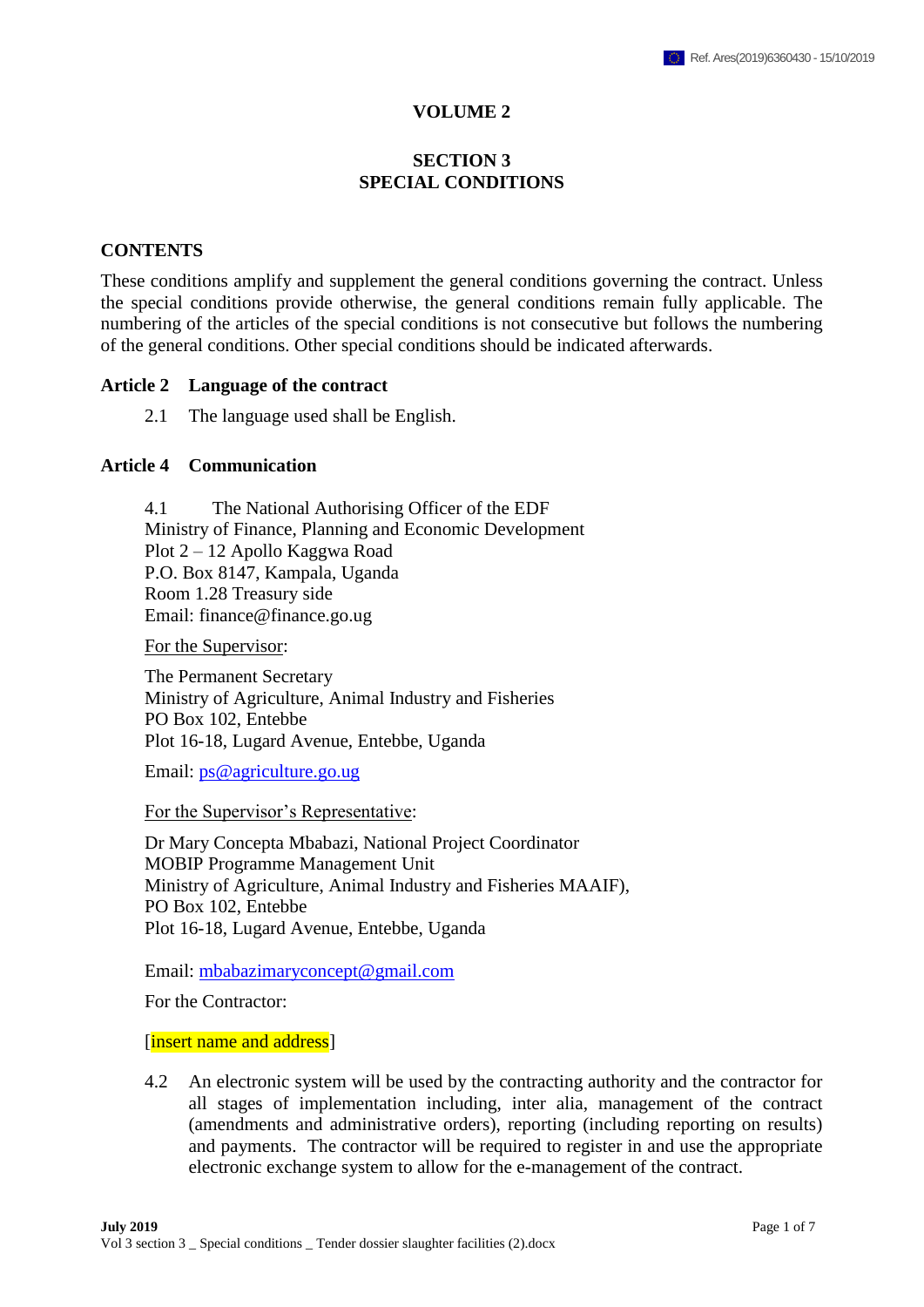The electronic management of the contract through the aforementioned system may commence on the date on which implementation of the contract starts, as described in Article 33 of the general conditions to the contract, or at a later date. In the latter case, the contracting authority will inform the contractor in writing that he will be required to use the electronic system for all communications within a maximum period of 3 months.

### **Article 5 Supervisor and supervisor's representative**

- 5.2 The resources available to the project supervisor and its representative are limited to those available within the Multi-Annual Programme Estimate for the activity.
- 5.4 Administrative Orders will be effective only when communicated in writing.

#### **Article 7 Subcontracting**

7.3 In the selection of subcontractors, the contractor shall give preference to natural persons, companies or firms of ACP States capable of implementing the tasks required on similar terms.

#### **Article 8 Documents to be provided**

8.1 List of documents to be provided by the contracting authority's representative within 7 calendar days of the signing of the contract are:

| <b>ID</b> Document Name                 |  |
|-----------------------------------------|--|
| Report on Slaughter Facility Assessment |  |

#### **Article 9 Access to the site**

9.1 The contractor is reminded that there is a head of delegation of the European Commission in the state of the contracting authority. The contractor is obliged to give the head of delegation free access to its sites, factories, workshops, etc., and generally assist the head of delegation, like the project Supervisor, in the performance of his duties. The same provisions also apply to the appointed representatives of the head of delegation.

All correspondence between the contractor and the contracting authority or project supervisor must be copied, for information, to the head of delegation of the European Union at the following official address:

The Head of Delegation Delegation of the European Union to Uganda P. O. Box 5244 Kampala, Uganda Crested Towers Building, 15th Floor, Plot 17-23, Hannington Road Telephone no. +256-312-701000

E-mail: [deluga@eeas.europa.eu](mailto:deluga@eeas.europa.eu)

### **Article 12 General obligations**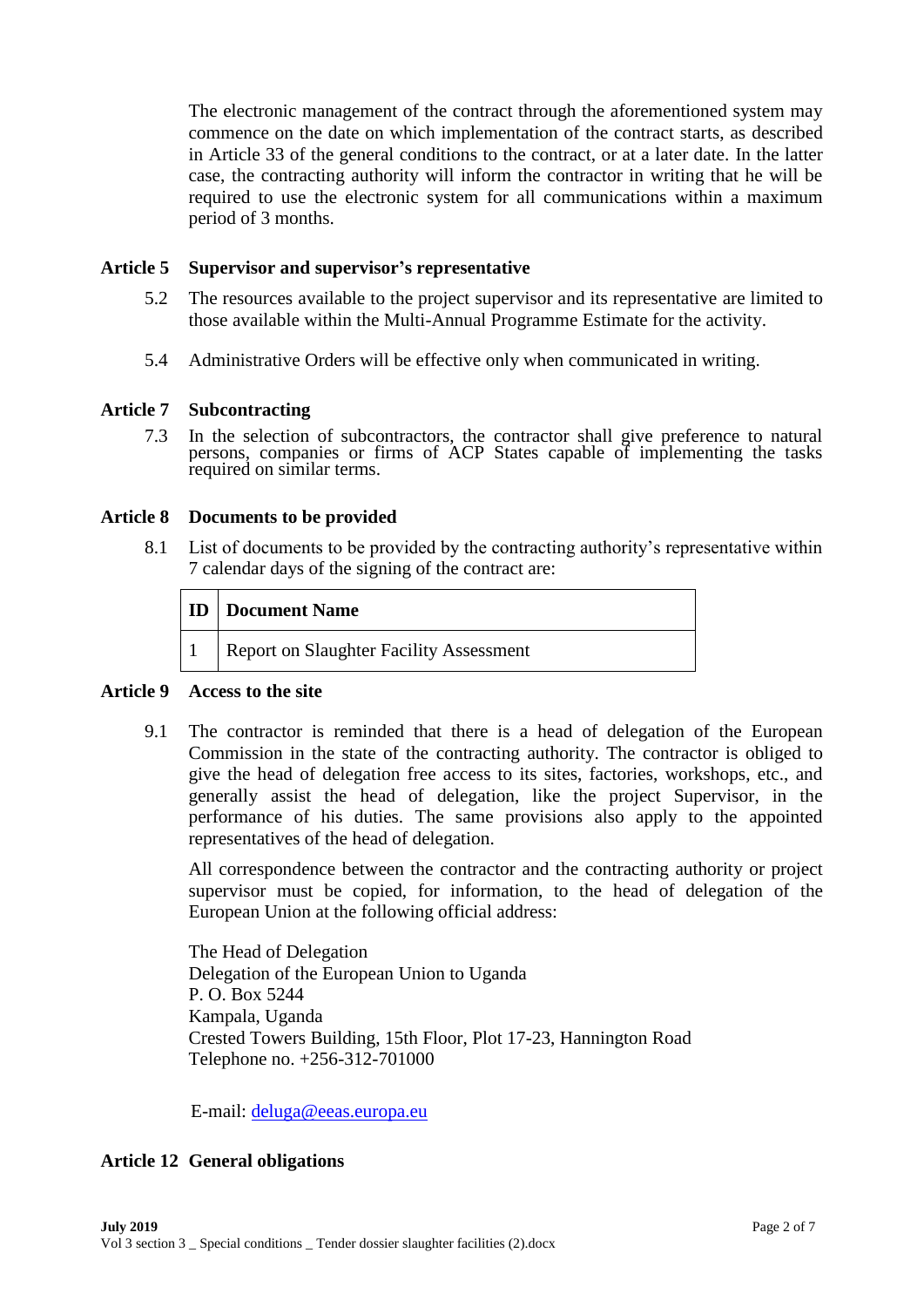12.9 The visibility measures must **comply** with the rules laid down in the Communication and Visibility Manual for EU External Actions published by the European Commission: [http://ec.europa.eu/europeaid/work/visibility/index\\_en.htm](http://ec.europa.eu/europeaid/work/visibility/index_en.htm)

# **Article 15 Performance guarantee**

15.1 The amount of the performance guarantee will be <5% of the amount of the contract and any addenda thereto.

### **Article 17 Programme of implementation of tasks**

# 17.3 Programmes

These will be the dates of submission for the following:

- provisional works programme two weeks after signature of the contract;
- final programme  $-3$  weeks after the signature of the contract.

# **Article 34 Period of implementation of tasks**

- 34.1 The total implementation period is **23 months** and the key milestone tasks within the activity are (from the point of contract signing):
- (1) Mobilisation and site preparation Two (2) months
- (2) Civil works completed Eleven (11) months
- (3) Equipment procured this will be happening as the civil works are happening.
- (4) Equipment installation Six (6) months
- (5) Finishing and site restoration three (3) months
- (6) Site handover, quality control, adjustments and completion One (1) month

### **Article 36 Delays in the implementation of tasks**

36.1 The rate of liquidated damages for delays in the completion of works shall be 0.1% of the contract price for every day or part thereof which elapses between the end of the period of implementation of tasks and the actual date of completion, up to a maximum amount of 10% of the contract price or, if the contract is subdivided into phases, 10% of the price of the phase concerned.

### **Article 39 Work register**

39.1 A Work Register is required. The format of the works register will be determined by the Supervisor after the Contractor's submission of the detailed performance programme for the works. The Supervisor may revise the format from time to time. In addition to the provisions of Article 39.1 of the General Conditions, the Work Register shall record the following information: all contractual correspondence and data received; all work stoppages or delays; accidents on site; official visitors to site; all activities in progress at any time on site showing the start and end time and full details or the resources employed per activity. It shall also contain detailed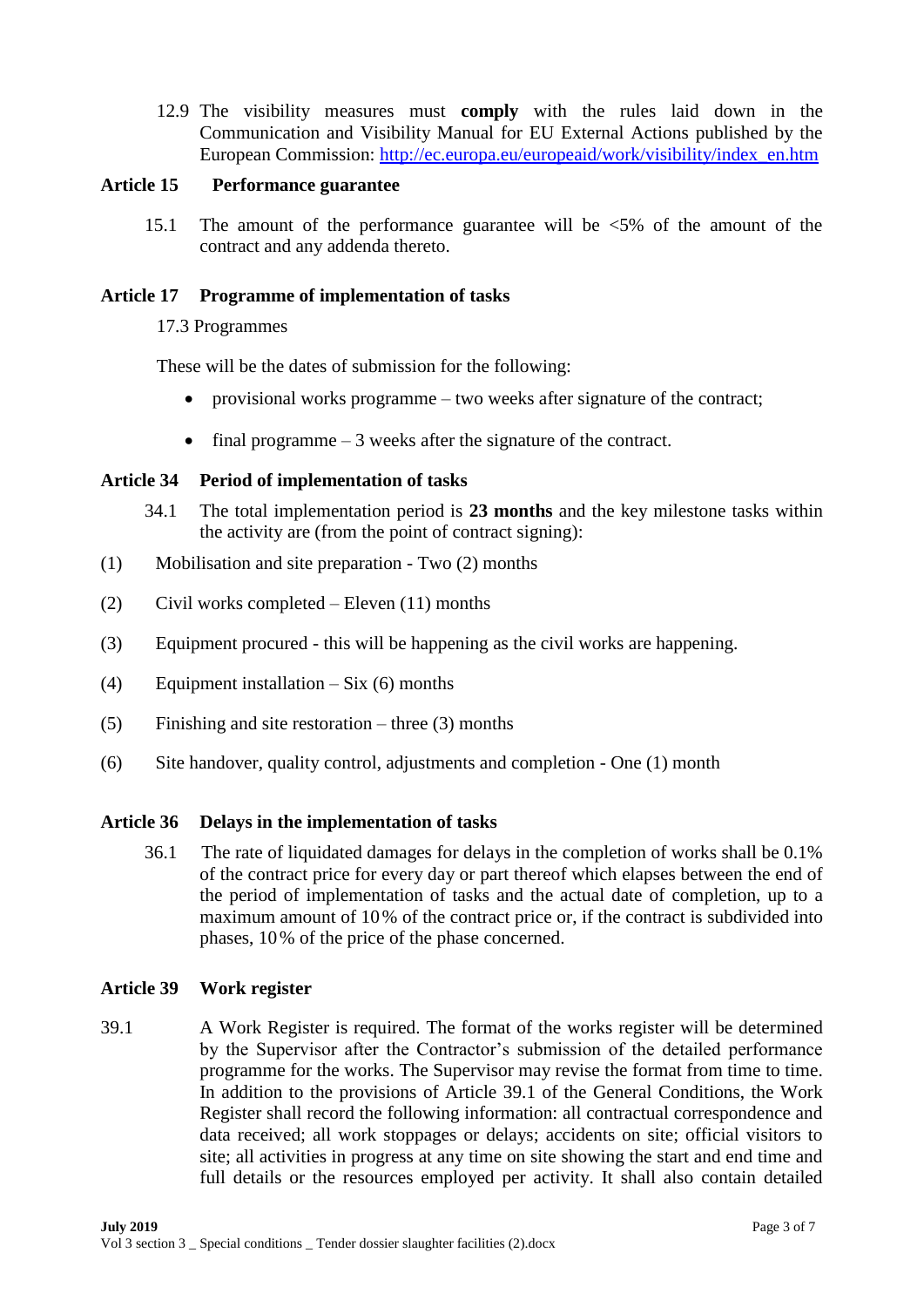records of the Works Contractor plant on site and its precise date of arrival or removal from site, its date of manufacture, working condition, the date commissioned to commence work, its availability and utilization. Plant availability figures for each category of plant shall be established and kept up to date.

39.2 The Work Register shall be kept up to date from the commencement date of the works until the final acceptance date of the works. It shall be signed weekly by the authorized representatives of the Supervisor and Works Contractor until the date of provisional acceptance of the works, and as needed during the defect liability period of the works. The Work Register shall be kept in a secured manner at Site and shall be made available for inspection upon request to representatives of the Supervisor, Contracting Authority, European Union and Auditors. A scanned copy of each daily entry in the Work Register shall be stored electronically in an appropriate digital storage media which shall also be transmitted by e-mail on a daily basis to the Supervisor during the period of implementation of tasks. The technical rules for drawing up the statements shall be agreed between the supervisor's representative and the contractor.

### **Article 40 Origin and quality of works and materials**

40.1 All goods purchased under the contract must originate in any eligible source country as defined in 11th EDF programme. However, the goods to be purchased may originate from any country, whenever the total price of the estimated quantity of those goods, as reflected in a separate item of the Breakdown of the lump-sum price (Volume 4.2.3) is below EUR 100 000.

A category of similar goods to be purchased shall not be broken down over more than 1 item of the: breakdown of the lump-sum price (Volume 4.2.3)

For these purposes, 'origin' means the place where the goods are mined, grown, produced or manufactured and/or from which services are provided. The origin of the goods must be determined according to the EU Customs Code or the applicable international agreement.

Goods originating in the EU include goods originating in the Overseas Countries and Territories.

When importing goods, any change in the specified origin must be pointed out to the project supervisor and approved by him.

- 40.2 The works and the objects, appliances, equipment or materials used in their construction must comply with:
	- (\*) the following specifications: The Technical Specifications of the contract.
	- (\*) the requirements of the design requirement as calculated in the design documents, and included in the drawings for the contract
- 40.3 The requirement for preliminary technical acceptance and the conditions governing its implementation shall be at the discretion of the Supervisor.

#### **Article 41 Inspection and testing**

Inspection and testing shall be carried out in accordance with Article 41 of the general conditions at the works site. Inspection and testing shall be carried out by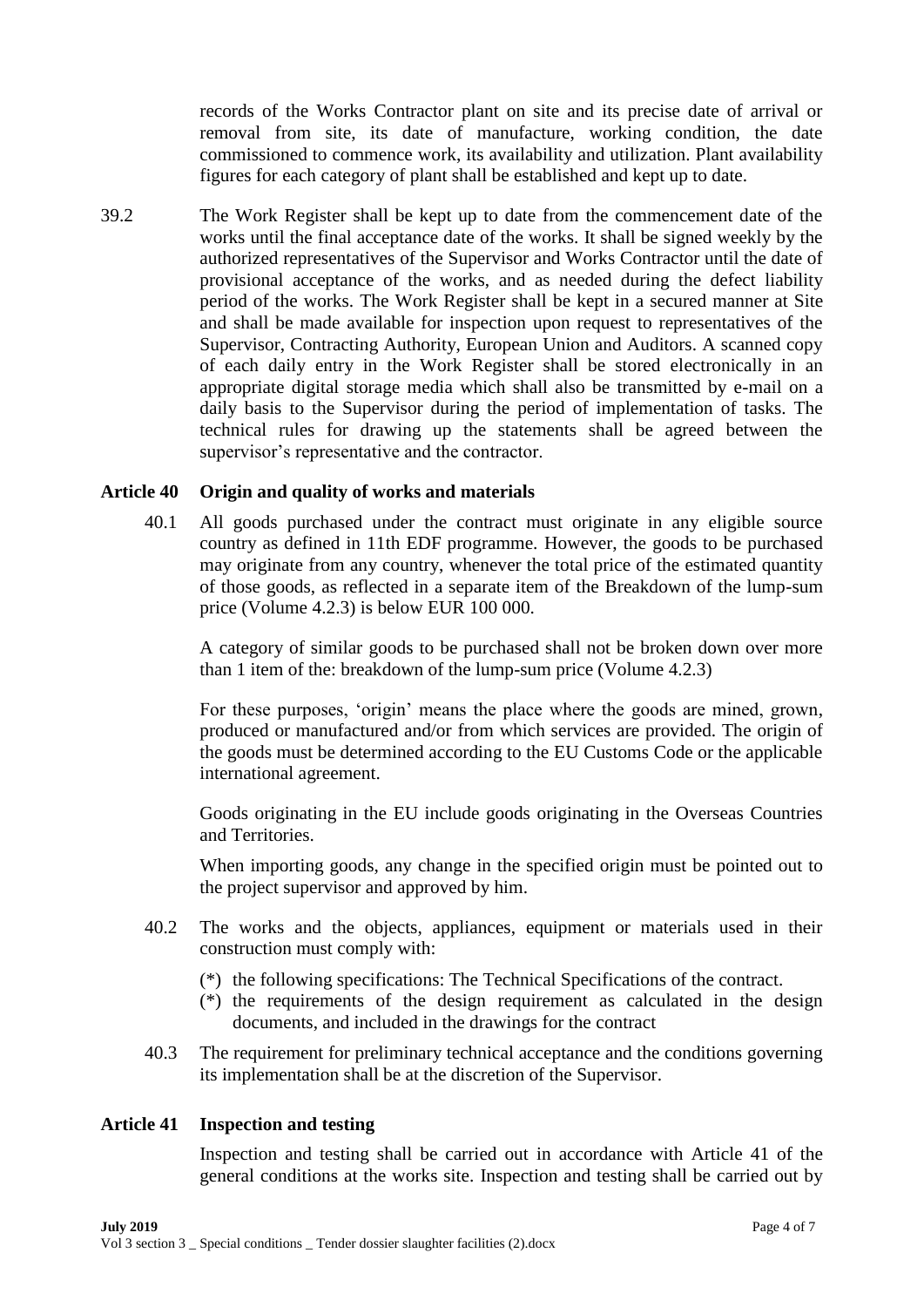the project supervisor, or its representative, in a manner to ensure conformity to the requirements listed in the technical specifications.

#### **Article 44: General principles for payments**

- 44.1 Payments shall be made in euro.
- 44.2 If invoices are submitted to the contracting authority, the contractor shall inform the European Commission thereof by sending a copy to

The Head of Delegation Delegation of the European Union to Uganda P. O. Box 5244 Kampala, Uganda Crested Towers Building, 15th Floor, Plot 17-23, Hannington Road Telephone no. +256-312-701000

E-mail: [deluga@eeas.europa.eu](mailto:deluga@eeas.europa.eu)

### **Article 46 Pre-financing**

- 46.1 Pre-financing is possible.
- 46.2 The total amount of the pre-financing is EUR ........ The total amount of the prefinancing must not exceed 10 % of the original contract price for the lump-sum advance and 20 % for all other pre-financing.
- 46.8 Repayment of the pre-financing shall take the form of deductions based on monthly claims.

The flat-rate pre-financing (maximum of 10%) shall be repaid by means of deductions from instalments and, if necessary, the balance due to the contractor. This repayment shall begin with the first instalment and be completed, at the very latest, by the time 80% of the amount of the contract has been paid.

Repayment shall be made in the same currency as the pre-financing.

The amount to be deducted from each instalment shall be calculated using the following formula:

$$
R = \frac{Va \times D}{Vt \times 0.8}
$$

where:

 $R =$  the amount to be repaid

 $Va =$  the total amount of pre-financing

 $Vt =$  the initial contract amount

 $D =$  the amount of the instalment.

The result is rounded up to two decimal places.

The pre-financing for plant, machinery and tools — and the pre-financing for other major prior outlays (20 % maximum) — shall be repaid by means of deductions from instalments and, if necessary, the balance due to the contractor. Repayment shall begin with the first instalment and end, at the very latest, by the time 90 % of the amount of the contract has been paid.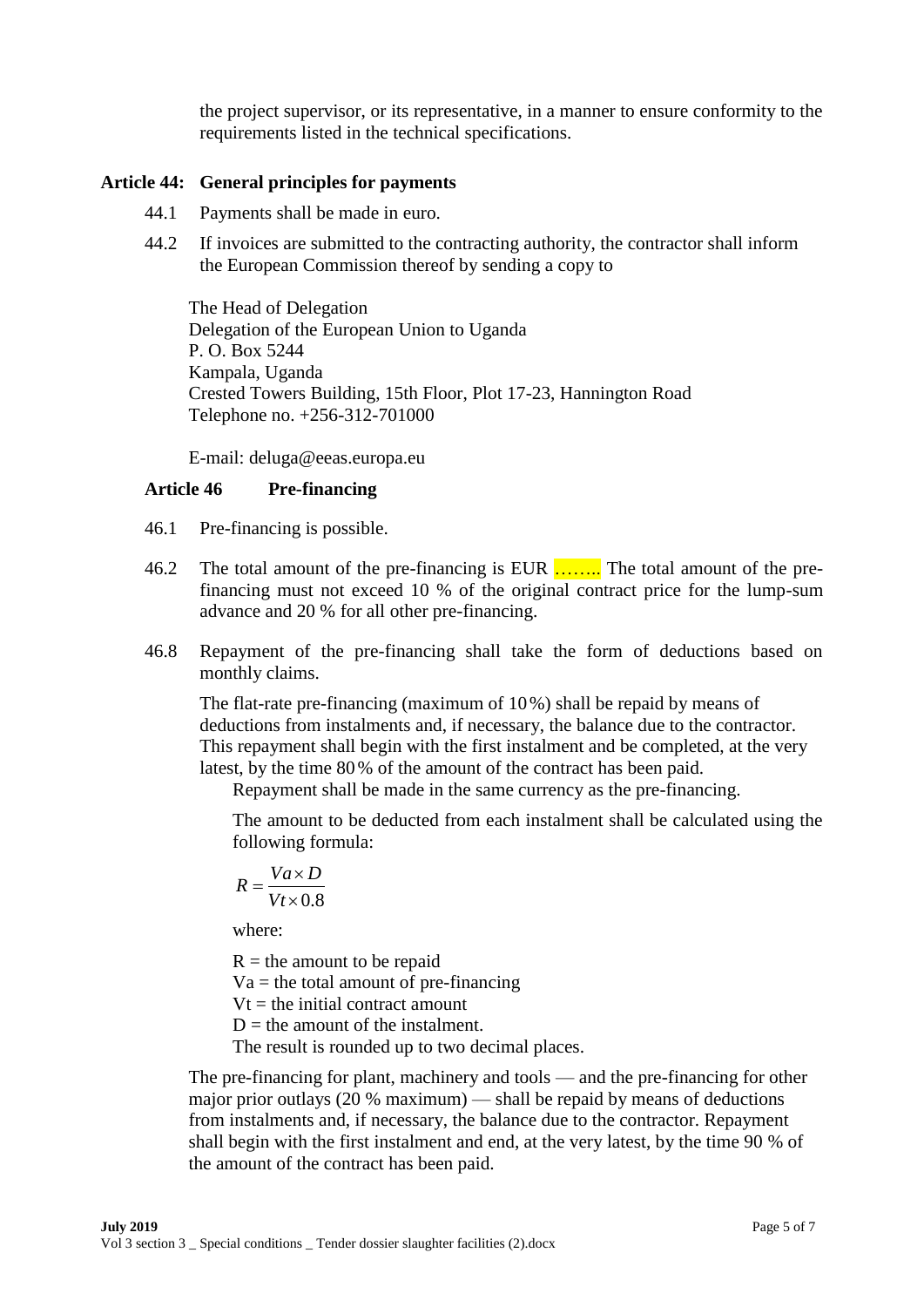The amount to be deducted from each instalment shall be calculated using the following formula:

$$
R = \frac{Va \times D}{Vt \times 0.9}
$$

where:

 $R =$  the amount to be repaid  $Va =$  the total amount of pre-financing  $Vt =$  the initial contract amount  $D =$  the amount of the instalment.

### **Article 47 Retention monies**

47.1 The sum to be retained from interim payments to guarantee implementation of the contractor's obligations during the defects liability period shall be 10 % of each instalment.

#### **Article 49 Measurement**

49.1 This is a lump-sum contract. The amounts due shall be paid through the tranches listed in Article 50.

#### **Article 50 Interim payments**

- 50.1 The Contractor must present his request for payment in five copies to the Supervisor's Representative. The request must be prepared in the format provided to the Contractor by the Contracting Authority.
- 50.7 There shall be a maximum of three (3) interim payments as follows:

| <b>Interim</b><br>payment no. | % payment of<br><b>Contracted</b> | Milestone(s)                                                                                                                          |
|-------------------------------|-----------------------------------|---------------------------------------------------------------------------------------------------------------------------------------|
|                               | 10                                | Submission of provisional work programme.                                                                                             |
|                               | 30                                | Construction of civil works 80% complete.                                                                                             |
|                               | 20                                | All other built infrastructures, fencing,<br>power supply and installations, compound<br>works; all equipment supplied and installed. |